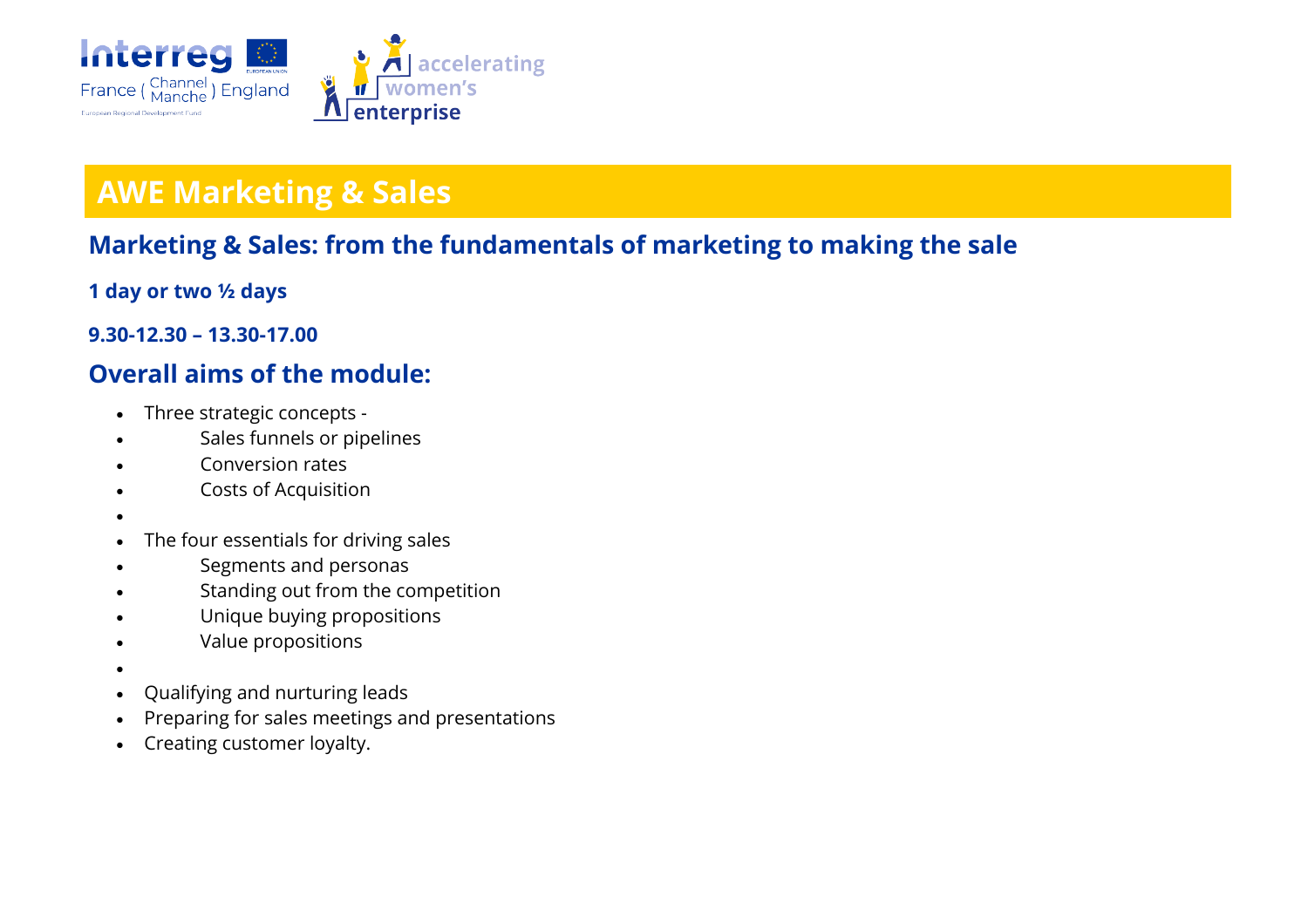### **Skills to be acquired.**

**At the end of the module, participants will be able to:**

- understand the sales funnel and buying cycle,
- identify their target market and their niche within it,
- identify their Unique Buying Proposition,
- be able to measure the most cost-effective ways of getting customers
- improve their confidence and sales abilities

# **First ½ day**

| <b>Title</b> | <b>Teaching</b><br>objective | Content                                                | <b>Teaching</b><br>method | <b>Time</b>       | <b>Docs</b> | Advice/<br>Live |
|--------------|------------------------------|--------------------------------------------------------|---------------------------|-------------------|-------------|-----------------|
|              |                              |                                                        |                           |                   |             | remarks         |
| 9.30-welcome |                              | Introduce the advisor, their objectives & expectations |                           | 10 <sub>min</sub> | see         |                 |
|              |                              |                                                        |                           |                   | Pwpt        |                 |
|              |                              |                                                        |                           |                   | Slide 2     |                 |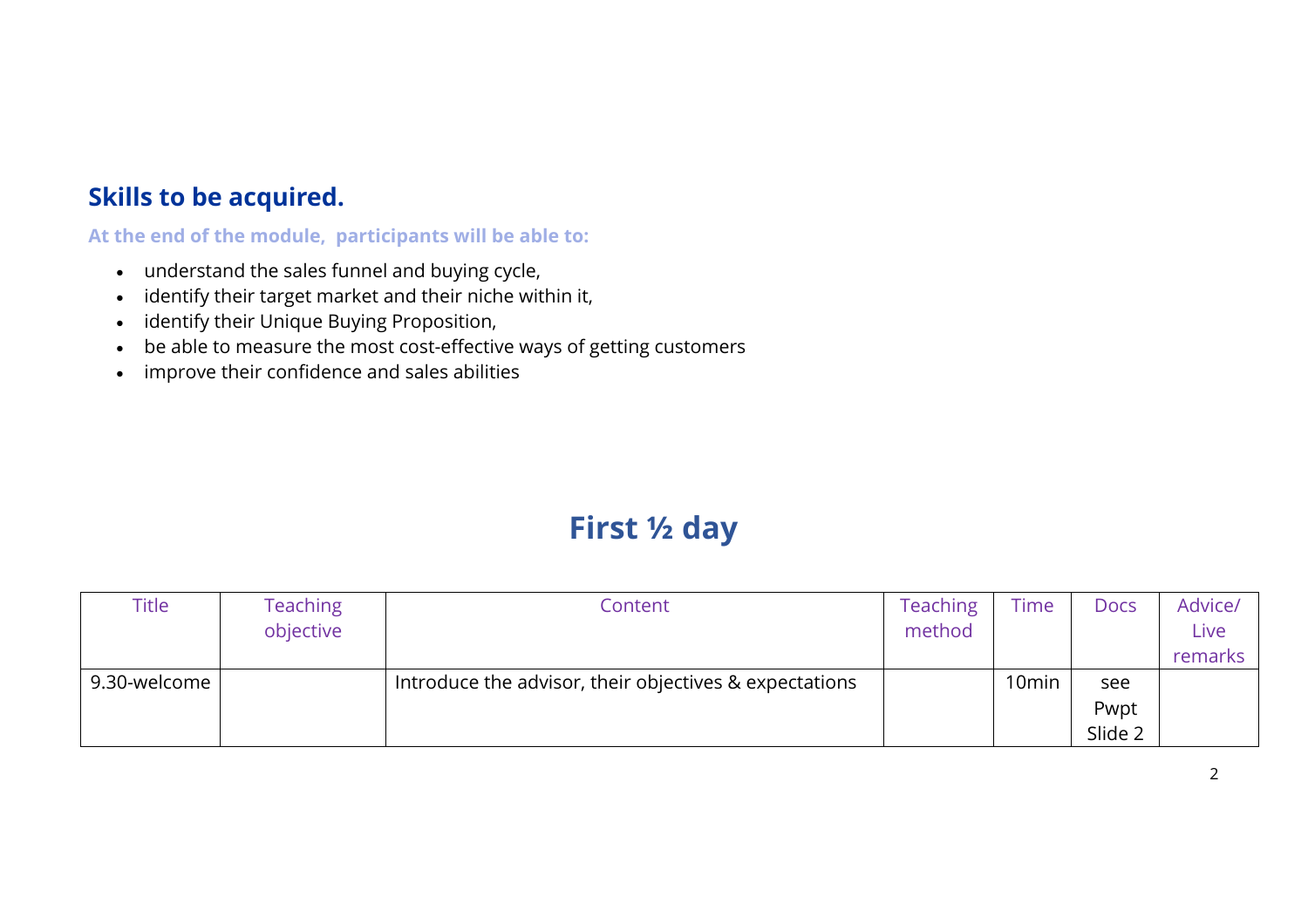| <b>Title</b>  | <b>Teaching</b>   | Content                                               | <b>Teaching</b> | <b>Time</b>       | <b>Docs</b> | Advice/ |
|---------------|-------------------|-------------------------------------------------------|-----------------|-------------------|-------------|---------|
|               | objective         |                                                       | method          |                   |             | Live    |
|               |                   |                                                       |                 |                   |             | remarks |
| Presentations | Allow individuals | Go around the table to introduce yourselves: first    |                 | 20 <sub>min</sub> |             |         |
|               | to practice       | name + business project.                              |                 |                   | Elevator    |         |
|               | explaining who    |                                                       |                 |                   | Pitch       |         |
|               | they are and      | <b>Elevator Pitch</b>                                 |                 |                   |             |         |
|               | their business    |                                                       |                 |                   |             |         |
| Presentation  | Familiarise       | Run through the aims of the marketing and sales       |                 | 10 <sub>min</sub> |             |         |
|               | clients with the  | process.                                              |                 |                   |             |         |
|               | aims of           | - Raise awareness                                     |                 |                   |             |         |
|               | marketing and     | - Attract interest                                    |                 |                   |             |         |
|               | sales             | - Communicate your offering                           |                 |                   |             |         |
|               |                   | - Creates trust to purchase                           |                 |                   |             |         |
|               |                   | - Follow up to keep customer loyal                    |                 |                   |             |         |
|               |                   |                                                       |                 |                   |             |         |
| Sales Funnel  | Gain an           | Explain The Sales Funnel- AIDA:-                      |                 | 10 <sub>min</sub> | See         |         |
| <b>AIDA</b>   | understanding     | - Awareness                                           |                 |                   | Pwpt        |         |
|               | of the marketing  | - Interest                                            |                 |                   | Slide 3     |         |
|               | & sales process   | - Desire                                              |                 |                   |             |         |
|               |                   | - Action                                              |                 |                   |             |         |
|               |                   |                                                       |                 |                   |             |         |
|               |                   | Explain that large companies have departments that    |                 |                   |             |         |
|               |                   | deal with each of the areas but as a small business   |                 |                   |             |         |
|               |                   | you'll have to deal with all of them.                 |                 |                   |             |         |
|               |                   |                                                       |                 |                   |             |         |
|               |                   | A sales funnel and a sales pipeline are two ways of   |                 |                   |             |         |
|               |                   | saying exactly the same thing. So why is this diagram |                 |                   |             |         |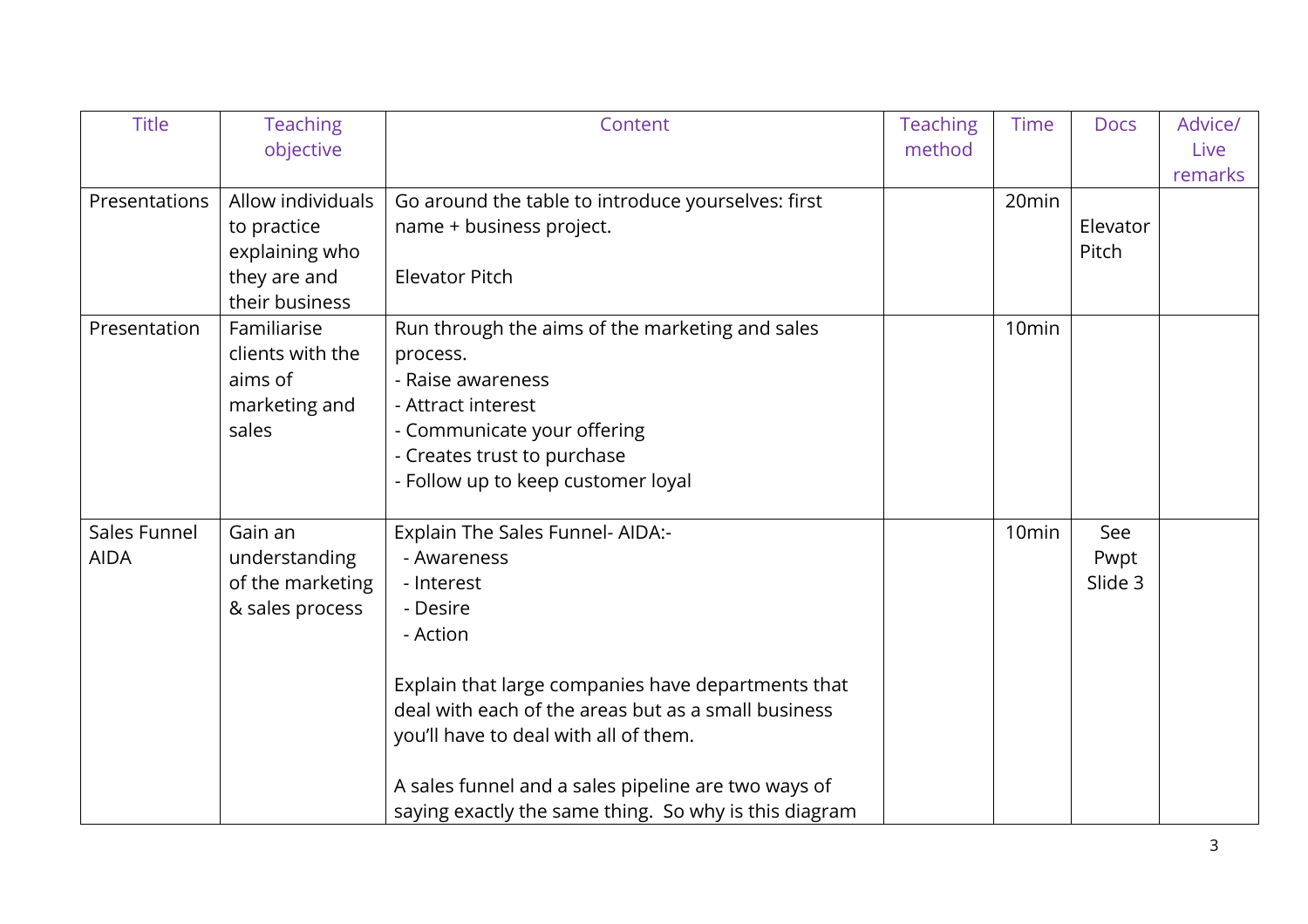| <b>Title</b>  | <b>Teaching</b>   | Content                                                      | <b>Teaching</b>     | <b>Time</b>       | <b>Docs</b> | Advice/ |
|---------------|-------------------|--------------------------------------------------------------|---------------------|-------------------|-------------|---------|
|               | objective         |                                                              | method              |                   |             | Live    |
|               |                   |                                                              |                     |                   |             | remarks |
|               |                   | 'funnel shaped'? - class will likely quickly say that not    | Large               |                   |             |         |
|               |                   | everyone you talk to will buy.                               | group<br>discussion |                   |             |         |
|               |                   | Yes, so what might be some of the reasons why                |                     |                   |             |         |
|               |                   | prospects fall out of the funnel, leak out of the sales      |                     |                   |             |         |
|               |                   | pipeline? Even at final stages in the process?               |                     |                   |             |         |
|               |                   |                                                              |                     |                   |             |         |
|               |                   | Get people to call out and write on board, then              |                     |                   |             |         |
|               |                   | animate these to see if all covered. Also - especially in    |                     |                   |             |         |
|               |                   | corporates - your internal champion moves to another<br>job. |                     |                   |             |         |
| Leaking pipes |                   |                                                              |                     | 10 <sub>min</sub> |             |         |
|               | Get clients to    | Lots of reasons why this is a funnel, because people         |                     |                   | See         |         |
|               | understand why    | can leak out at all stages, even when they have              |                     |                   | Pwpt        |         |
|               | not everyone will | expressed a desire for your product/service - perhaps        |                     |                   | Slide 4     |         |
|               | buy from them     | you have been asked to do a formal tender or                 |                     |                   |             |         |
|               |                   | quotation, or called in to make a presentation to the        |                     |                   |             |         |
|               |                   | buyers.                                                      |                     |                   |             |         |
|               |                   | Messing up a quotation, or delivering a bad                  |                     |                   |             |         |
| Conversion    |                   | presentation, can end the process with even very             |                     | 10 <sub>min</sub> |             |         |
| rates         | Help clients find | promising prospects                                          |                     |                   |             |         |
|               | the optimal       |                                                              |                     |                   | See         |         |
|               | route             | Explain that clients will need to see a lot of leads before  |                     |                   | Pwpt        |         |
|               |                   | one person buys.                                             |                     |                   | Slide 5     |         |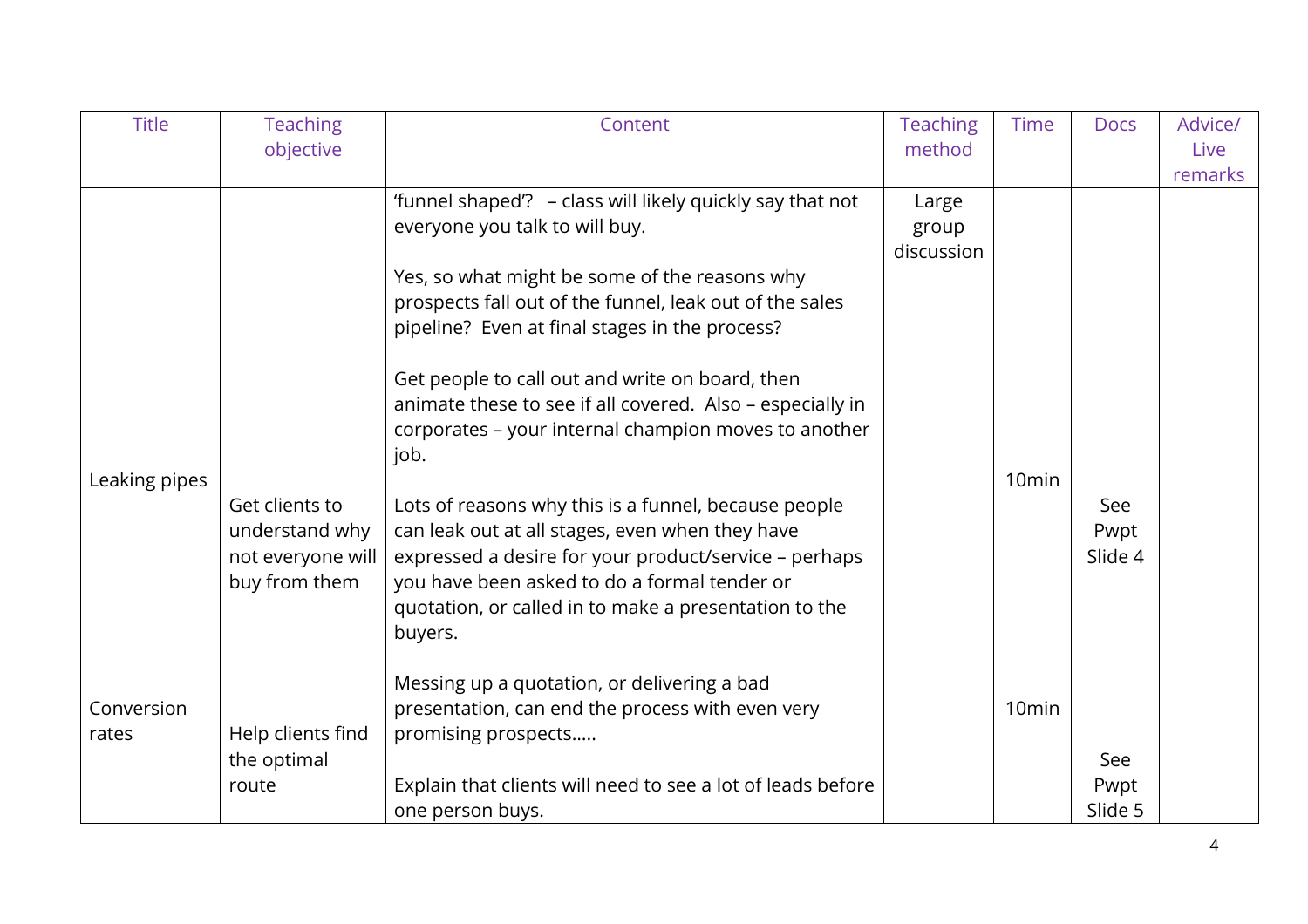| <b>Title</b>            | <b>Teaching</b><br>objective               | Content                                                                                                                                                                                                | <b>Teaching</b><br>method | <b>Time</b>       | <b>Docs</b>            | Advice/<br>Live |
|-------------------------|--------------------------------------------|--------------------------------------------------------------------------------------------------------------------------------------------------------------------------------------------------------|---------------------------|-------------------|------------------------|-----------------|
|                         |                                            |                                                                                                                                                                                                        |                           |                   |                        | remarks         |
|                         |                                            | For example, if you have 10 leads, 2 turn into<br>prospects, and 1 person buys, you have a conversion<br>rate of 1 in 10, or 10%.                                                                      |                           |                   |                        |                 |
|                         |                                            | If you have 100 leads, 90 turn into prospects, and 10<br>buys, you still have a conversion rate of 10%.                                                                                                |                           |                   |                        |                 |
|                         |                                            | But these point to entirely different problems in your<br>sales pipeline. We will return to this in more detail<br>later on, for now it is enough for you to understand the                            |                           |                   |                        |                 |
| Break -<br>15 mins      |                                            | importance of this concept. Because it costs time and<br>money to turn a lead into a customer, and these are<br>very precious commodities, so you want this process to<br>be as efficient as possible. |                           | 15min             |                        |                 |
| Customer<br>Acquisition |                                            |                                                                                                                                                                                                        |                           | 15 <sub>min</sub> |                        |                 |
| Cost                    | Understand the<br>cost to gain a<br>client | When you are putting together your marketing plan,<br>you need to think about the customer acquisition cost                                                                                            |                           |                   | See<br>Pwpt<br>Slide 6 |                 |
|                         |                                            |                                                                                                                                                                                                        |                           |                   |                        |                 |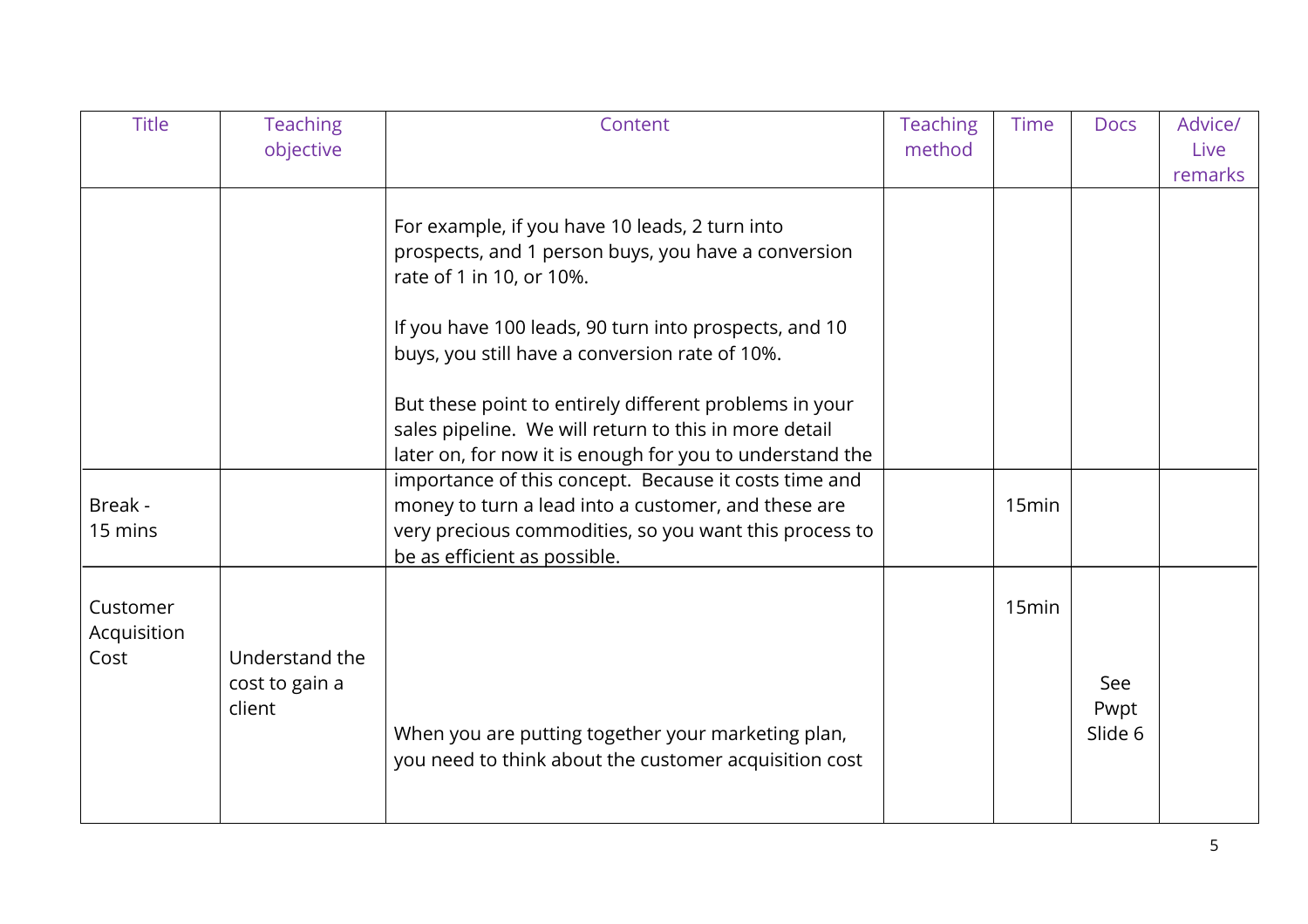| <b>Title</b>                       | <b>Teaching</b>                                 | Content                                                                                                                                                                                                                                                             | <b>Teaching</b> | <b>Time</b>       | <b>Docs</b>            | Advice/         |
|------------------------------------|-------------------------------------------------|---------------------------------------------------------------------------------------------------------------------------------------------------------------------------------------------------------------------------------------------------------------------|-----------------|-------------------|------------------------|-----------------|
|                                    | objective                                       |                                                                                                                                                                                                                                                                     | method          |                   |                        | Live<br>remarks |
| The Buying<br>Cycle                | Help clients                                    | Talk about the different costs of marketing and<br>therefore the cost of gaining a potential lead, which<br>may lead to a sale - link back to conversion rates.<br>HO Example Customer Acquisition Cost                                                             | Group           | 5min              |                        |                 |
| The Aim of<br>Marketing &<br>Sales | understand the<br>process                       | Feedback to flipchart their ideas<br>Awareness - making people aware of your product or<br>service<br>Interest - marketing to stimulate interest<br>Desire - process to make people want your product or<br>service<br>Action - the prospect actually buys from you |                 | 5 <sub>min</sub>  | See<br>Pwpt<br>Slide 7 |                 |
| Marketing<br>Strategy              | Helps clients<br>understand the<br>fundamentals | And why is it often expressed as sales and marketing-<br>because that is the wrong way around - the function of<br>marketing is to drive sales!                                                                                                                     |                 | 20 <sub>min</sub> | See<br>Pwpt<br>Slide 8 |                 |
|                                    |                                                 | So just to recap, here are the vital business functions<br>your integrated marketing and sales process must<br>deliver.                                                                                                                                             |                 |                   | See<br>Pwpt<br>Slide 9 |                 |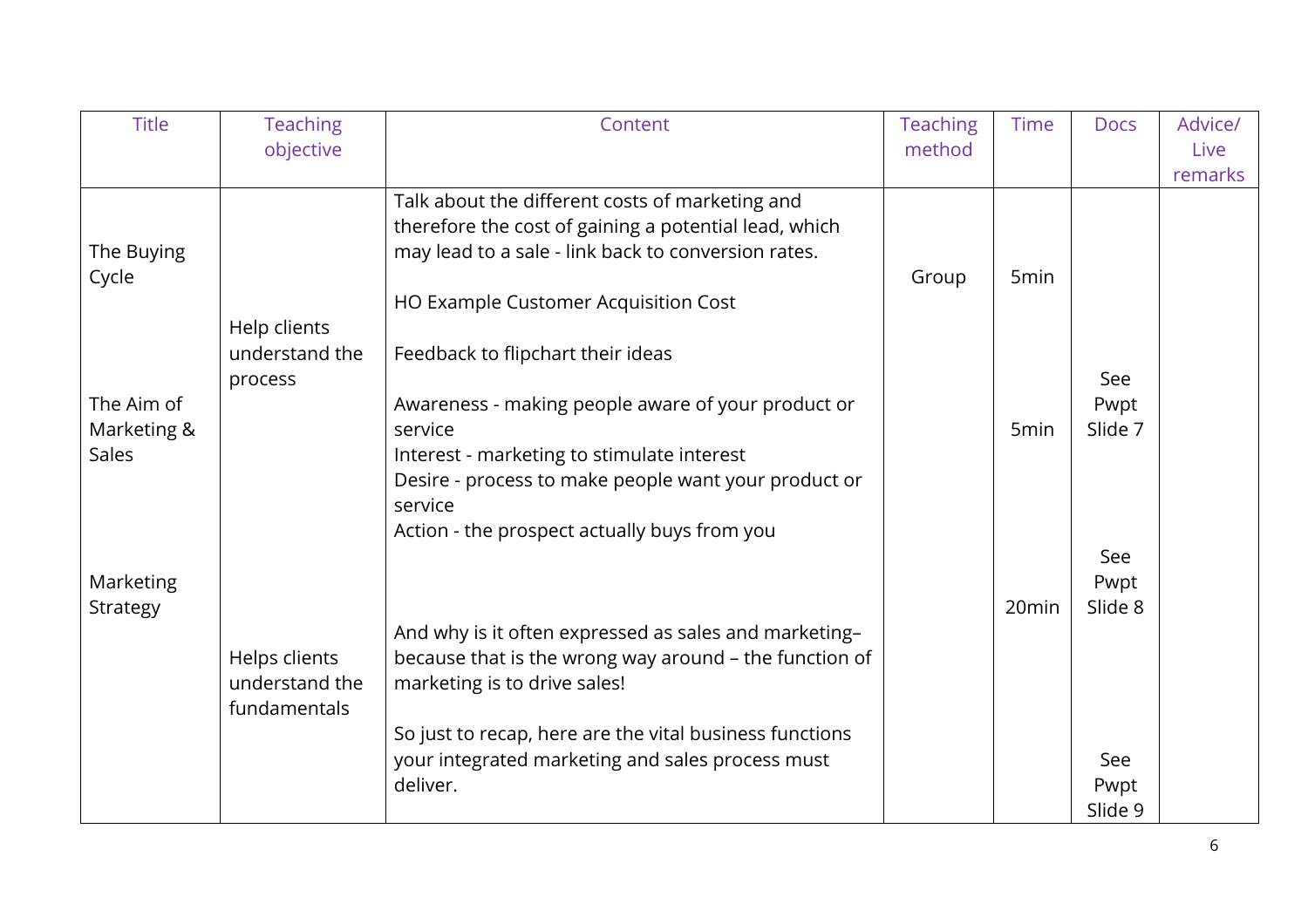| <b>Title</b>                                           | <b>Teaching</b><br>objective                                    | Content                                                                                                                                                                                                                                                                                                                                                                                                                                                                                                                                                                                                                   | <b>Teaching</b><br>method | <b>Time</b> | <b>Docs</b>                                        | Advice/<br>Live<br>remarks |
|--------------------------------------------------------|-----------------------------------------------------------------|---------------------------------------------------------------------------------------------------------------------------------------------------------------------------------------------------------------------------------------------------------------------------------------------------------------------------------------------------------------------------------------------------------------------------------------------------------------------------------------------------------------------------------------------------------------------------------------------------------------------------|---------------------------|-------------|----------------------------------------------------|----------------------------|
| Segmentation<br>, niches &<br>personas<br>Knowing your | Get clients to<br>focus on who is<br>their target<br>customer   | Discuss that if you do not have these vital components<br>in your marketing strategy, you will always find sales a<br>challenge.<br>This quote by a fantastic business leader, guru, author<br>and expert is so true - Knowledge and Understanding<br>are king.<br>ALSO KNOWN AS – preparation is everything. The<br>more work you do in getting this bit right, the easier<br>making sales will be, because this is the first half of the<br>process in our funnel. You can't build a house starting<br>with the roof.<br>HO 7 P's of Marketing - SWOT analysis included<br>Feedback to flipchart their individual plans | Group                     |             | Handou<br>$\mathbf t$<br>See<br>Pwpt<br>Slide 10   |                            |
| market                                                 | Getting clients to<br>identify who is<br>their target<br>market | Explain the importance of defining your target market<br>Use the second slide to show an example<br>Example segmenting of your B2B market                                                                                                                                                                                                                                                                                                                                                                                                                                                                                 |                           | 15min       | See<br>Pwpt<br>Slide 11<br>See<br>Pwpt<br>Slide 12 |                            |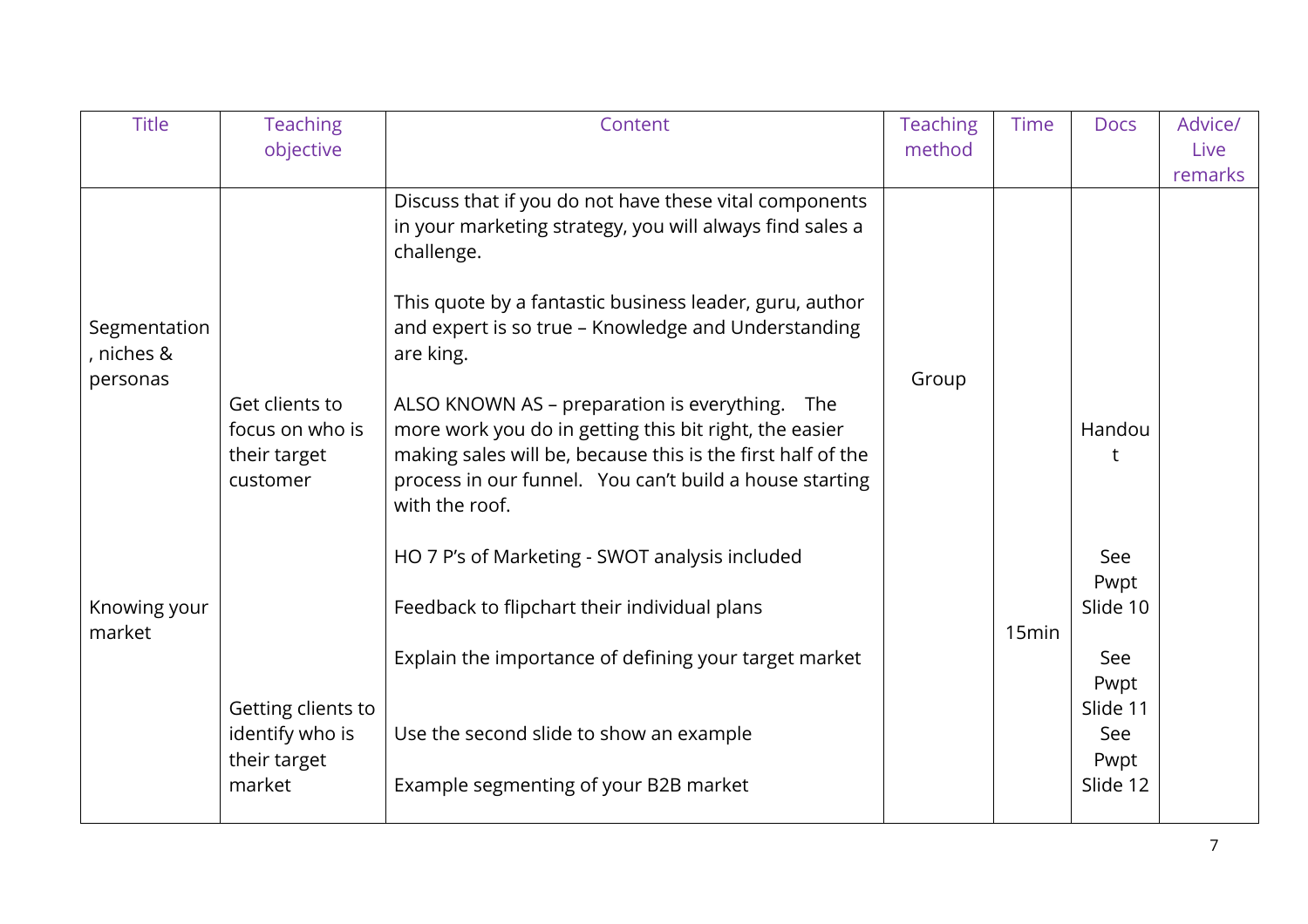| <b>Title</b>               | <b>Teaching</b><br>objective                         | Content                                                                                                                                                                                                                                                                                                                                                                                                                                                                                                                                                          | <b>Teaching</b><br>method    | <b>Time</b>       | <b>Docs</b>                                               | Advice/<br>Live |
|----------------------------|------------------------------------------------------|------------------------------------------------------------------------------------------------------------------------------------------------------------------------------------------------------------------------------------------------------------------------------------------------------------------------------------------------------------------------------------------------------------------------------------------------------------------------------------------------------------------------------------------------------------------|------------------------------|-------------------|-----------------------------------------------------------|-----------------|
|                            |                                                      |                                                                                                                                                                                                                                                                                                                                                                                                                                                                                                                                                                  |                              |                   |                                                           | remarks         |
| Investing in a<br>pipeline | Identify potential<br>ways to fill their<br>pipeline | Example segmenting of your B2C market<br>Exercise for individuals to identify their buyers'<br>personas, using such criteria as:-<br>- Who they are<br>- What they do<br>- Their interests<br>- Their needs<br>- What's important to them<br>- Where you can find them - VITAL - what are the best<br>channels to reach them (including places) - don't spend<br>money on tactics that not going to touch them<br>- What appeals to them - VITAL - will they respond best<br>to factual or emotive messaging<br>- How your product/service will meet their needs | Large<br>group<br>discussion | 10 <sub>min</sub> | See<br>Pwpt<br>Slide 13<br>See<br>Pwpt<br>Slides<br>14/15 |                 |
|                            |                                                      | Discuss the variety of ways to grow your pipeline.                                                                                                                                                                                                                                                                                                                                                                                                                                                                                                               |                              |                   |                                                           |                 |
|                            |                                                      | But how do you know which ones not to waste money<br>on unless you really understand your prospects.                                                                                                                                                                                                                                                                                                                                                                                                                                                             |                              |                   | See<br>Pwpt                                               |                 |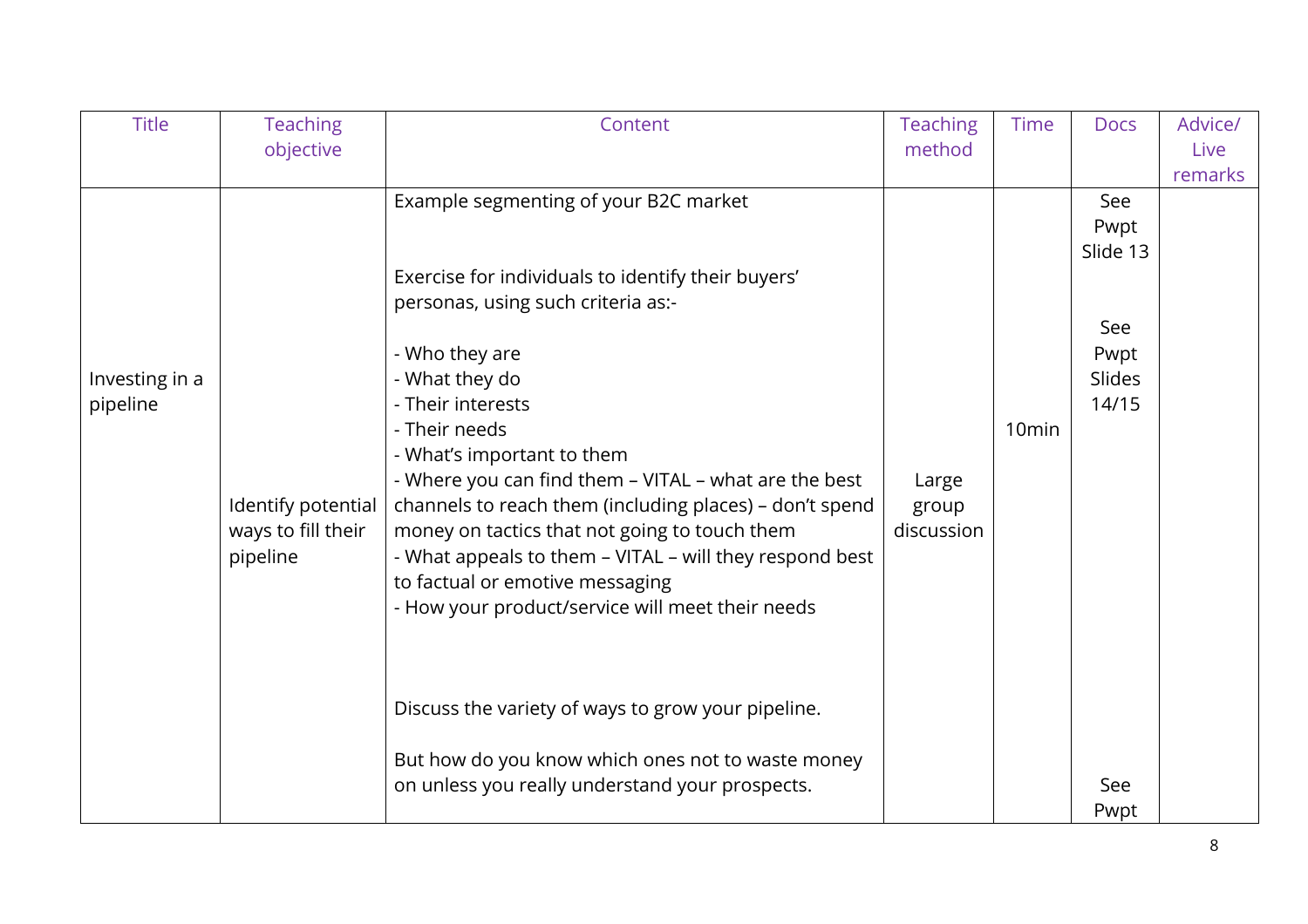| <b>Title</b>             | <b>Teaching</b>                                                                 | Content                                                                                                                                                                                                                                                                                                                    | <b>Teaching</b> | <b>Time</b>      | <b>Docs</b> | Advice/ |
|--------------------------|---------------------------------------------------------------------------------|----------------------------------------------------------------------------------------------------------------------------------------------------------------------------------------------------------------------------------------------------------------------------------------------------------------------------|-----------------|------------------|-------------|---------|
|                          | objective                                                                       |                                                                                                                                                                                                                                                                                                                            | method          |                  |             | Live    |
|                          |                                                                                 |                                                                                                                                                                                                                                                                                                                            |                 |                  |             | remarks |
| Other                    |                                                                                 | For example, in B2C, we can say that almost always, a                                                                                                                                                                                                                                                                      |                 |                  | Slide 16    |         |
| advantages of            |                                                                                 | significant amount of varied online activity is essential                                                                                                                                                                                                                                                                  |                 | 5min             |             |         |
| segmentation             |                                                                                 | nowadays.                                                                                                                                                                                                                                                                                                                  |                 |                  |             |         |
| Differentiatio<br>n      | Helps clients<br>understand why<br>they should<br>spend time on<br>segmentation | But for B2B, social media may be irrelevant to the<br>person you are trying to reach - going back to our SME<br>manufacturer example, they may prefer to get all their<br>buying information from trade shows and printed<br>material - catalogues, brochureware, industry press<br>Feedback to flipchart individual ideas |                 | 5 <sub>min</sub> |             |         |
|                          | What have you                                                                   | Run through the advantages                                                                                                                                                                                                                                                                                                 |                 |                  |             |         |
| Finding                  | learnt about                                                                    |                                                                                                                                                                                                                                                                                                                            |                 | 5 <sub>min</sub> |             |         |
| Competitive<br>advantage | your target<br>market?                                                          |                                                                                                                                                                                                                                                                                                                            |                 |                  |             |         |
|                          |                                                                                 |                                                                                                                                                                                                                                                                                                                            |                 |                  | See         |         |
|                          |                                                                                 |                                                                                                                                                                                                                                                                                                                            |                 |                  | Pwpt        |         |
| Finding other            |                                                                                 | Get feedback from the group as to what they've learnt                                                                                                                                                                                                                                                                      |                 | 5 <sub>min</sub> | Slide 17    |         |
| advantages               | Learn where                                                                     | by segmenting their market                                                                                                                                                                                                                                                                                                 |                 |                  |             |         |
|                          | your product /                                                                  |                                                                                                                                                                                                                                                                                                                            |                 |                  |             |         |
|                          | service is better<br>than the                                                   | Feedback onto flipchart individual responses                                                                                                                                                                                                                                                                               |                 |                  |             |         |
|                          | competition                                                                     |                                                                                                                                                                                                                                                                                                                            |                 |                  | See         |         |
|                          |                                                                                 |                                                                                                                                                                                                                                                                                                                            |                 |                  | Pwpt        |         |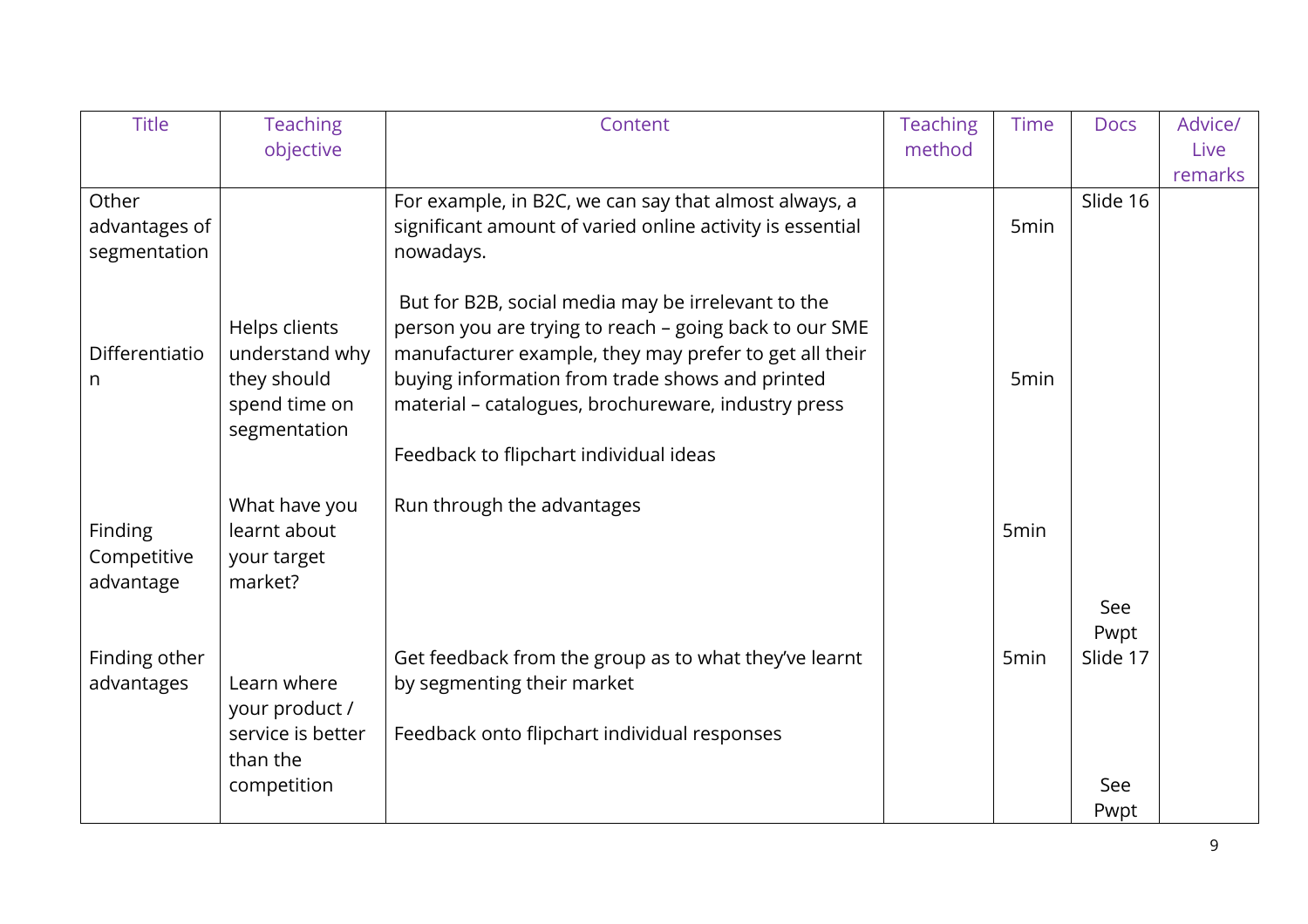| <b>Title</b> | <b>Teaching</b><br>objective | Content                                                  | <b>Teaching</b><br>method | <b>Time</b> | <b>Docs</b> | Advice/<br>Live |
|--------------|------------------------------|----------------------------------------------------------|---------------------------|-------------|-------------|-----------------|
|              |                              |                                                          |                           |             |             | remarks         |
|              |                              | Bring out this key, meaningful to me the buyer, point(s) |                           |             | Slide 18    |                 |
|              |                              | of advantage in all communications.                      |                           |             |             |                 |
|              |                              | If not                                                   |                           |             |             |                 |
|              |                              | HO Finding other advantages                              |                           |             | See         |                 |
|              |                              |                                                          |                           |             | Pwpt        |                 |
|              |                              |                                                          |                           |             | Slide 19    |                 |
|              |                              |                                                          |                           |             |             |                 |
|              |                              |                                                          |                           |             |             |                 |
|              |                              |                                                          |                           |             | See<br>Pwpt |                 |
|              |                              |                                                          |                           |             | Slide 20    |                 |
|              |                              |                                                          |                           |             |             |                 |
|              |                              |                                                          |                           |             |             |                 |
| 12h30        |                              | LUNCH or end of first half-day - Take stock/evaluation   |                           |             |             |                 |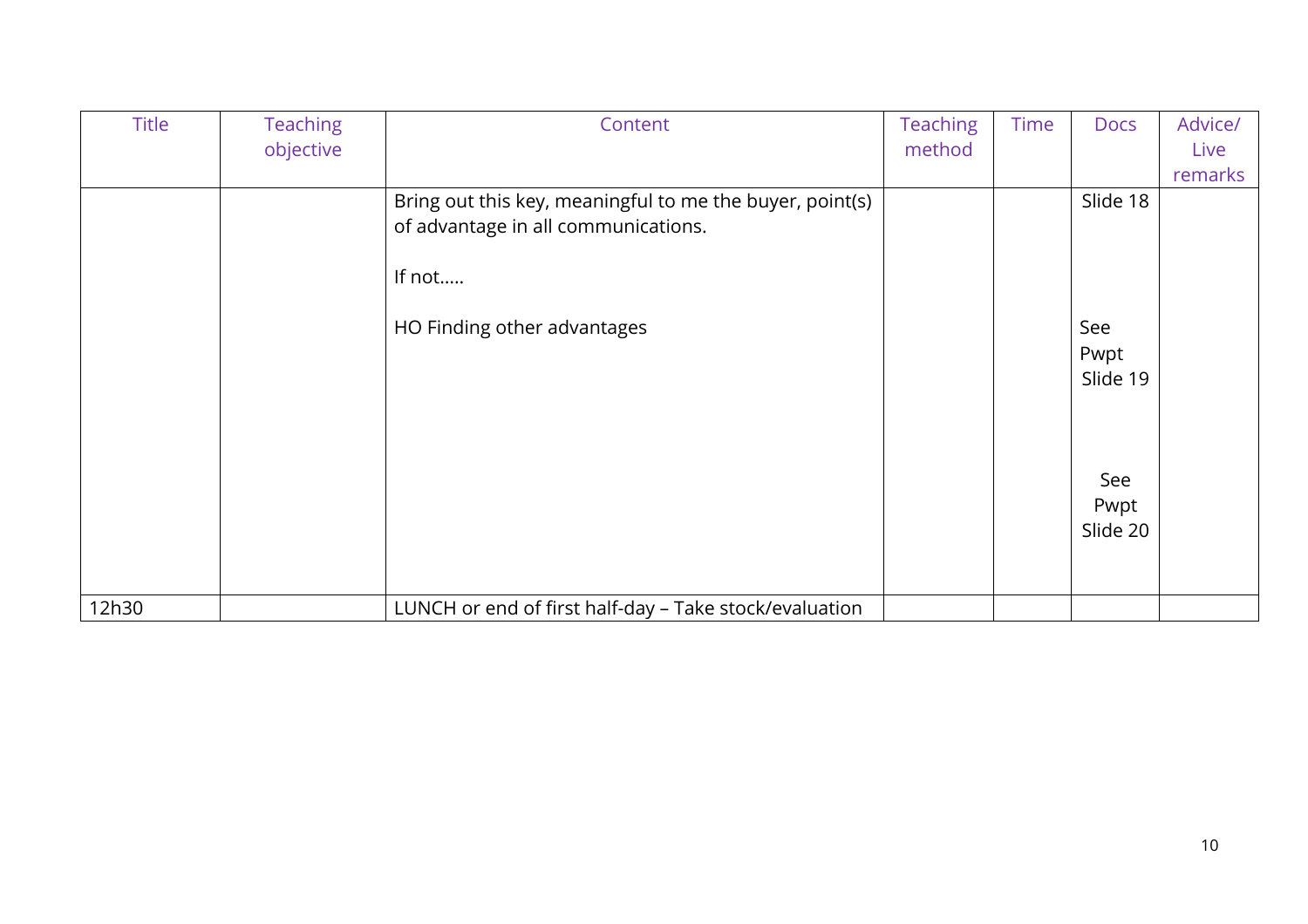## **Second half day**

| <b>Title</b> | Teaching objective    | Content                                                           | <b>Teaching</b> | <b>Time</b> | <b>Docs</b> | Live    |
|--------------|-----------------------|-------------------------------------------------------------------|-----------------|-------------|-------------|---------|
|              |                       |                                                                   | methods         |             |             | remarks |
| 9.30 or      | Revitalise the group, | Take two minutes to write down the words or                       | Participan      | 15          | See         |         |
| 13.30-What's | to avoid participants | phrases that you use as your USP, then you can                    | ts              | min         | Pwpt        |         |
| so special   | falling asleep at the | shout them out and I'm going to write them up on                  | feedback        |             | Slide 21    |         |
| about you?!  | beginning<br>of       | the   the board. (Fast and furious session!                       | to              |             |             |         |
|              | afternoon             |                                                                   | flipchart       |             |             |         |
|              |                       | If this 2 <sup>nd</sup> part is carried out on another day, start |                 |             |             |         |
|              |                       | with a reminder of the conclusions of the first part              |                 |             |             |         |
| Or welcome   |                       | before continuing with the exercise.                              |                 |             |             |         |
|              |                       |                                                                   |                 |             |             |         |
|              |                       | Depending on the group, you will get some things                  |                 |             |             |         |
|              |                       | that might be "unique", but hopefully words like                  |                 |             |             |         |
|              |                       | "great customer service", "bespoke", "tailored",                  |                 |             |             |         |
|              |                       | "professional", "personal" "friendly" or other                    |                 |             |             |         |
|              |                       | adjectives that are just meaningless padding, or                  |                 |             |             |         |
|              |                       | everyone says them (competitors). Hopefully at                    |                 |             |             |         |
|              |                       | least one of these phrases will be repeated more                  |                 |             |             |         |
|              |                       | than once just to make the point!!                                |                 |             |             |         |
|              |                       |                                                                   |                 |             |             |         |
|              |                       | So, then you take a red marker and cross out all                  |                 |             |             |         |
|              |                       | those ones - either because they are meaningless                  |                 |             |             |         |
|              |                       | padding ("Would you knowingly buy from someone                    |                 |             |             |         |
|              |                       | who didn't offer great customer service"?? "Would                 |                 |             |             |         |
|              |                       | you but something that wasn't tailored to what you                |                 |             |             |         |
|              |                       | want/need?" (unless it is entirely                                |                 |             |             |         |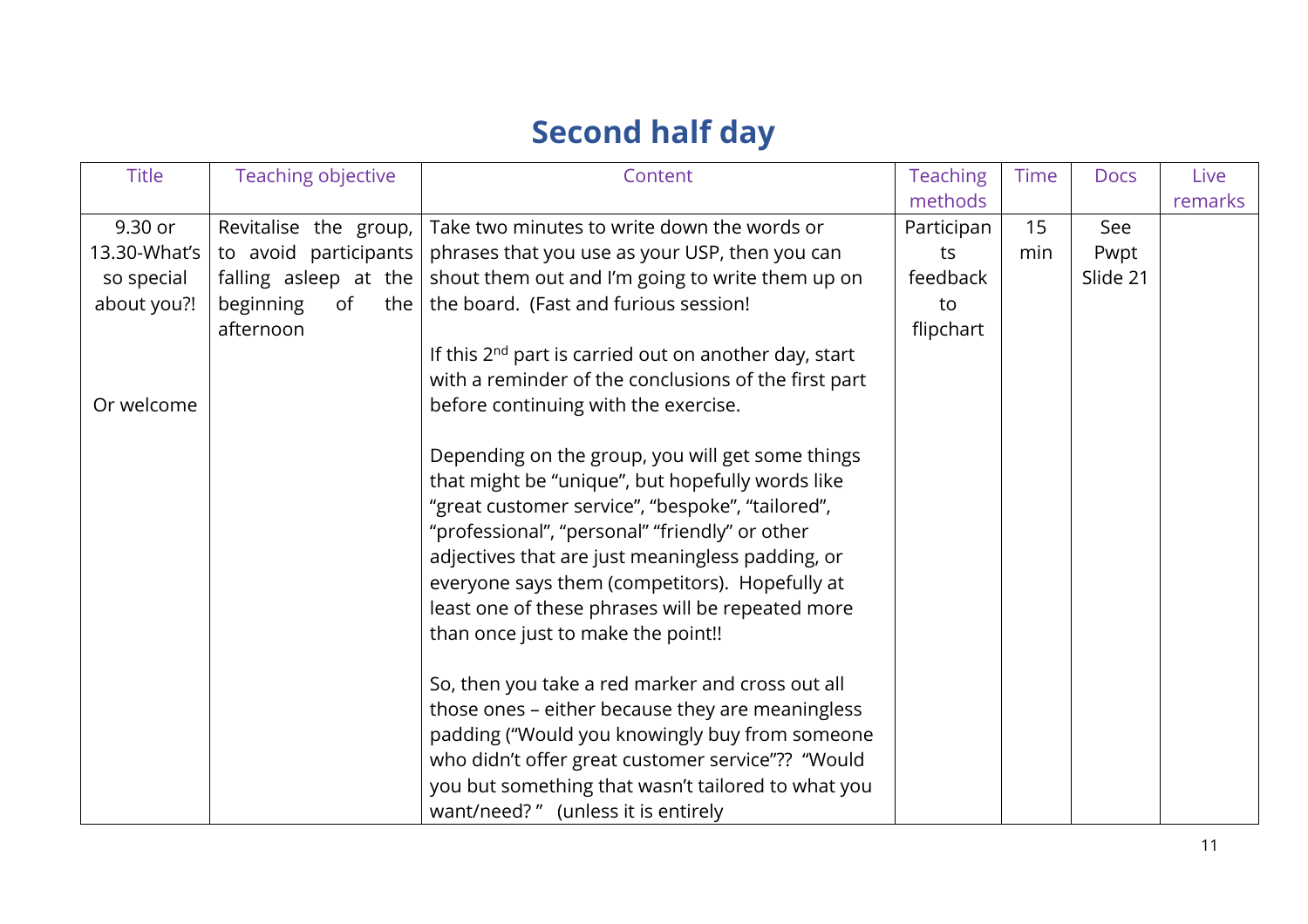| <b>Title</b>                                         | <b>Teaching objective</b>                                                    | Content                                                                                                                                                                                                                      | <b>Teaching</b><br>methods | <b>Time</b>                                             | <b>Docs</b>             | Live<br>remarks |
|------------------------------------------------------|------------------------------------------------------------------------------|------------------------------------------------------------------------------------------------------------------------------------------------------------------------------------------------------------------------------|----------------------------|---------------------------------------------------------|-------------------------|-----------------|
|                                                      |                                                                              | transactional/functional - and even then, there's<br>usually a choice - petrol, loo paper).                                                                                                                                  |                            |                                                         |                         |                 |
|                                                      |                                                                              | Or because you can bet that their competitors also<br>say the same thing, so not unique.                                                                                                                                     |                            |                                                         |                         |                 |
|                                                      |                                                                              | Also, you can ask – is this USP really<br>relevant/meaningful to the persona you are<br>targeting                                                                                                                            |                            |                                                         |                         |                 |
|                                                      |                                                                              | You don't need to do this with every single<br>comment, but just so they get the message that they<br>are using up valuable marketing space with words<br>and messages that aren't going to help their sales.                |                            |                                                         |                         |                 |
| $13.40 -$<br>Unique<br><b>Buying</b><br>Propositions | Get clients to identify<br>the benefits<br>customers will have<br>using them | Exercise & HO - Facts, Features & Benefits<br>Get clients to identify the Facts, Features & Benefits<br>of the items on the handout. Give them time to<br>complete the handout and get them to feedback to<br>the flipchart. | Exercise                   | 10 <sup>°</sup><br>min<br>prese<br>ntatio<br>n<br>$+30$ | See<br>Pwpt<br>Slide 22 |                 |
|                                                      |                                                                              | Once they've done this and see the reason for doing<br>so, ask them to do the same for their own business.                                                                                                                   |                            | min<br>Facts,<br>Featu<br>res,                          |                         |                 |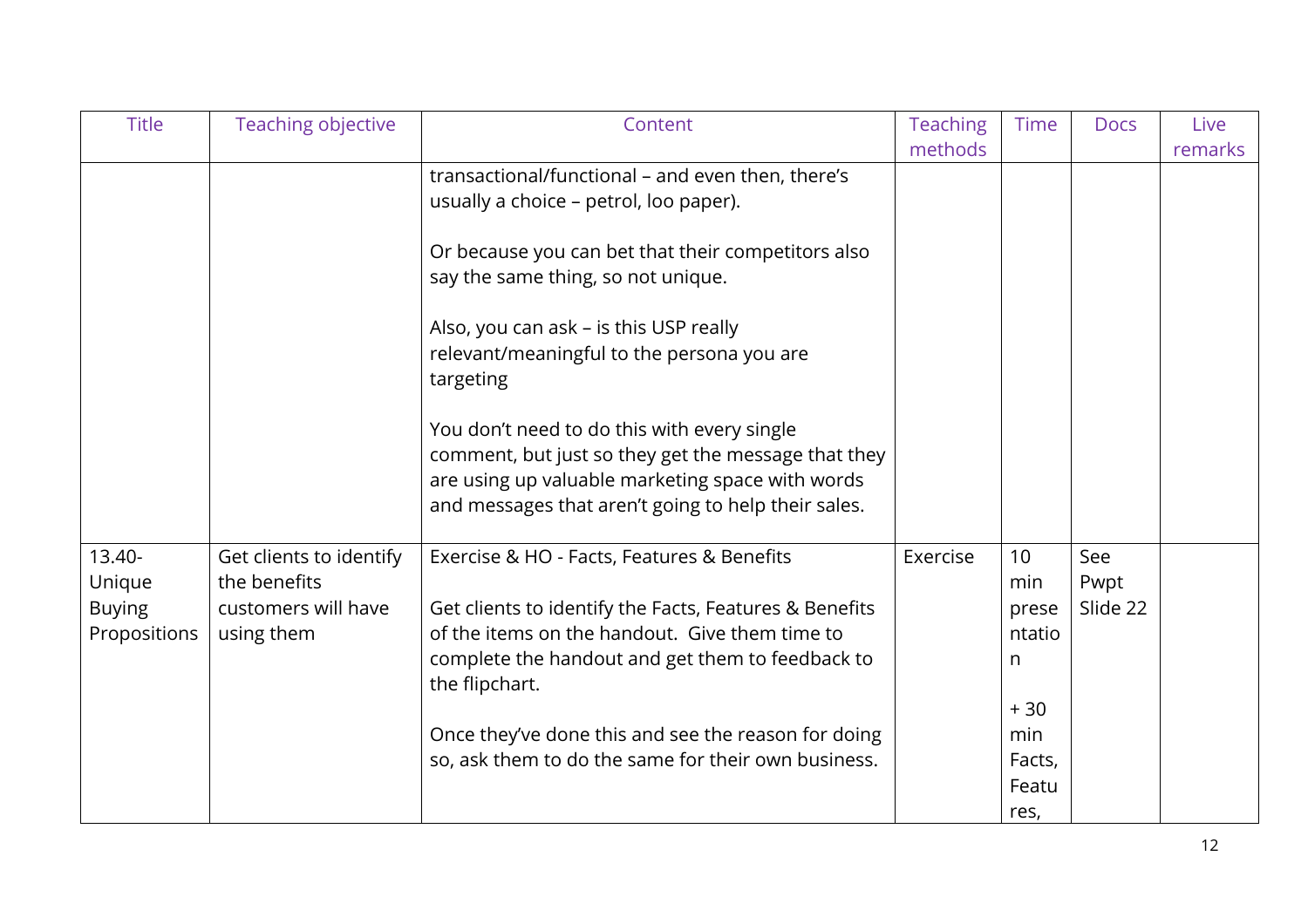| <b>Title</b>                     | <b>Teaching objective</b> | Content                                                                                                                                                                                                                                                                                                                                                                                                    | <b>Teaching</b> | <b>Time</b>         | <b>Docs</b>             | Live    |
|----------------------------------|---------------------------|------------------------------------------------------------------------------------------------------------------------------------------------------------------------------------------------------------------------------------------------------------------------------------------------------------------------------------------------------------------------------------------------------------|-----------------|---------------------|-------------------------|---------|
|                                  |                           |                                                                                                                                                                                                                                                                                                                                                                                                            | methods         |                     |                         | remarks |
|                                  |                           | This exercise serves to remind you to constantly get<br>out of your head, and into the head of your<br>prospective buyer personas - thinking "what do they<br>want to hear" that will engage them with me. Not -<br>what words do I want to push onto the market<br>because I think they are good.<br>And don't waste marketing words on too many<br>FEATURES, especially if you're selling products - you |                 | <b>Benef</b><br>its |                         |         |
|                                  |                           | can cover that off with data sheets, product specs,<br>detailed information available as a downloadable<br>pdf.                                                                                                                                                                                                                                                                                            |                 |                     |                         |         |
| Moving from<br>USP's to<br>UBP's |                           | Turn features into benefits to the buyer. If they buy<br>xyz from you, will they feel better, have kudos or<br>status, save time, be healthier, save the<br>environment, give their business a competitive<br>advantage, save money                                                                                                                                                                        |                 | 5min                | See<br>Pwpt<br>Slide 23 |         |
|                                  |                           | Get clients to think what they in their own business<br>makes them more unique to their customers.<br>If they can't think of something they currently have,<br>what could they do to be unique?                                                                                                                                                                                                            |                 |                     |                         |         |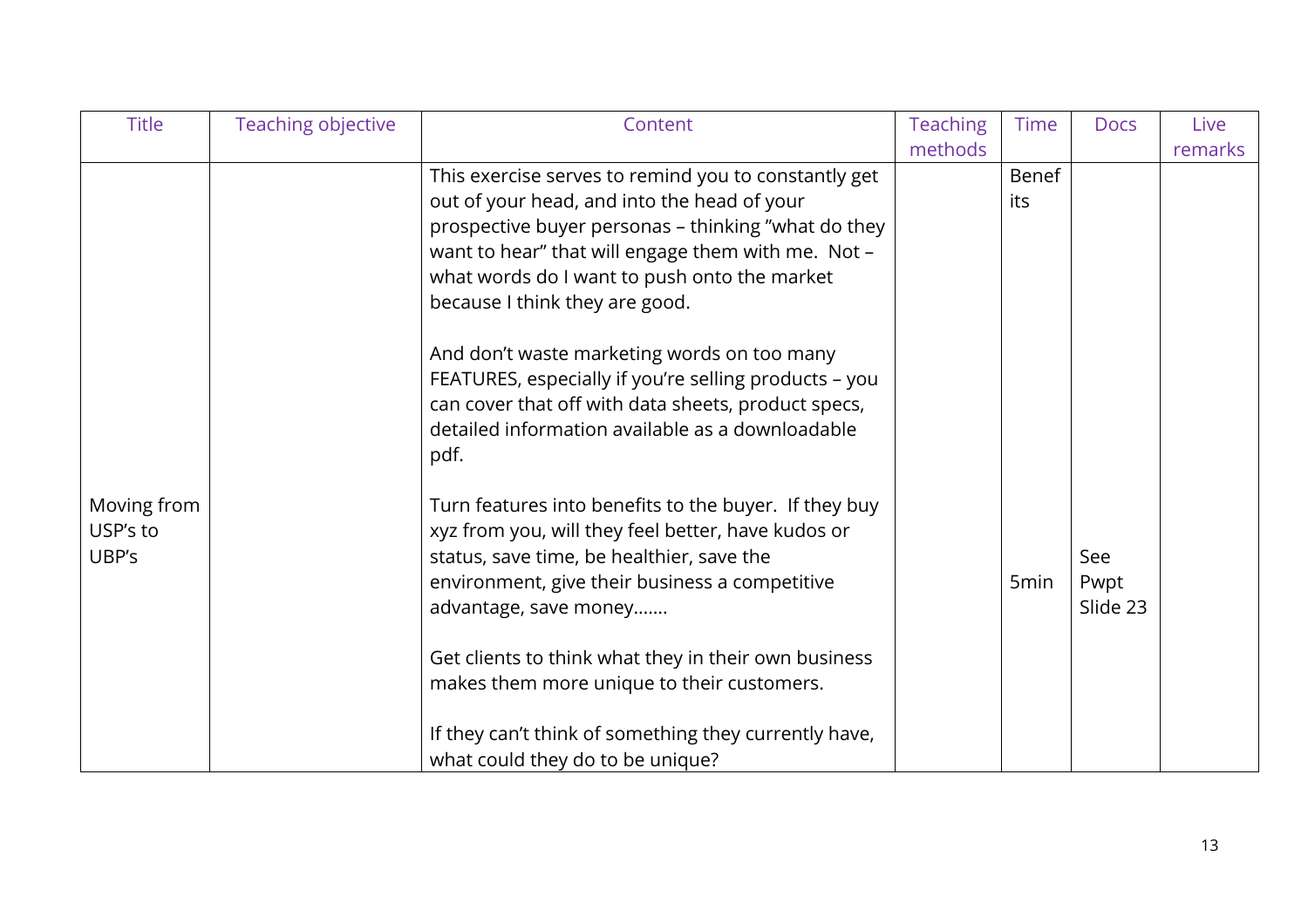| <b>Title</b>     | Teaching objective   | Content                                                 | <b>Teaching</b> | <b>Time</b>      | <b>Docs</b> | Live    |
|------------------|----------------------|---------------------------------------------------------|-----------------|------------------|-------------|---------|
|                  |                      |                                                         | methods         |                  |             | remarks |
| Value            | Create a few strong  | Exercise to generate a few well-chosen strong words     | Individual      | 10               | See         |         |
| Proposition      | words for your       | to get your message across.                             | exercise        | min              | Pwpt        |         |
|                  | business             |                                                         |                 |                  | Slide 24    |         |
|                  |                      | No more than 5 strong words or phrases, and if you      |                 |                  |             |         |
|                  |                      | have 3 strong and 2 weak, leave out the two weeks,      |                 |                  |             |         |
|                  |                      | as that dilutes the message.                            |                 |                  |             |         |
|                  |                      | HO for B2B businesses                                   |                 |                  |             |         |
| Recap            |                      | Review what we've learnt so far                         |                 |                  |             |         |
|                  |                      |                                                         |                 |                  | See         |         |
|                  |                      |                                                         |                 |                  | Pwpt        |         |
|                  |                      |                                                         |                 |                  | Slide 25    |         |
| 15h              | <b>BREAK</b>         |                                                         |                 | 15               |             |         |
|                  |                      |                                                         |                 | min              |             |         |
| B <sub>2</sub> B | Get to understand    | If your class is full of B2C, you can skip this one.    |                 | 15               | See         |         |
| Qualification    | your business buyers |                                                         |                 | min              | Pwpt        |         |
| S.               | better               | HO for B2B businesses                                   |                 |                  | Slide 26    |         |
|                  |                      |                                                         |                 |                  |             |         |
| Lead /           |                      | Explain that this basically their system of recording   |                 |                  |             |         |
| Prospect         |                      | your leads and keeping in touch with them until they    |                 | 5 <sub>min</sub> | See         |         |
| nurturing        |                      | buy from you.                                           |                 |                  | Pwpt        |         |
|                  |                      |                                                         |                 |                  | Slide 27    |         |
|                  |                      | Ask if clients have a process? If not, suggest they get |                 |                  |             |         |
|                  |                      | one!                                                    |                 |                  |             |         |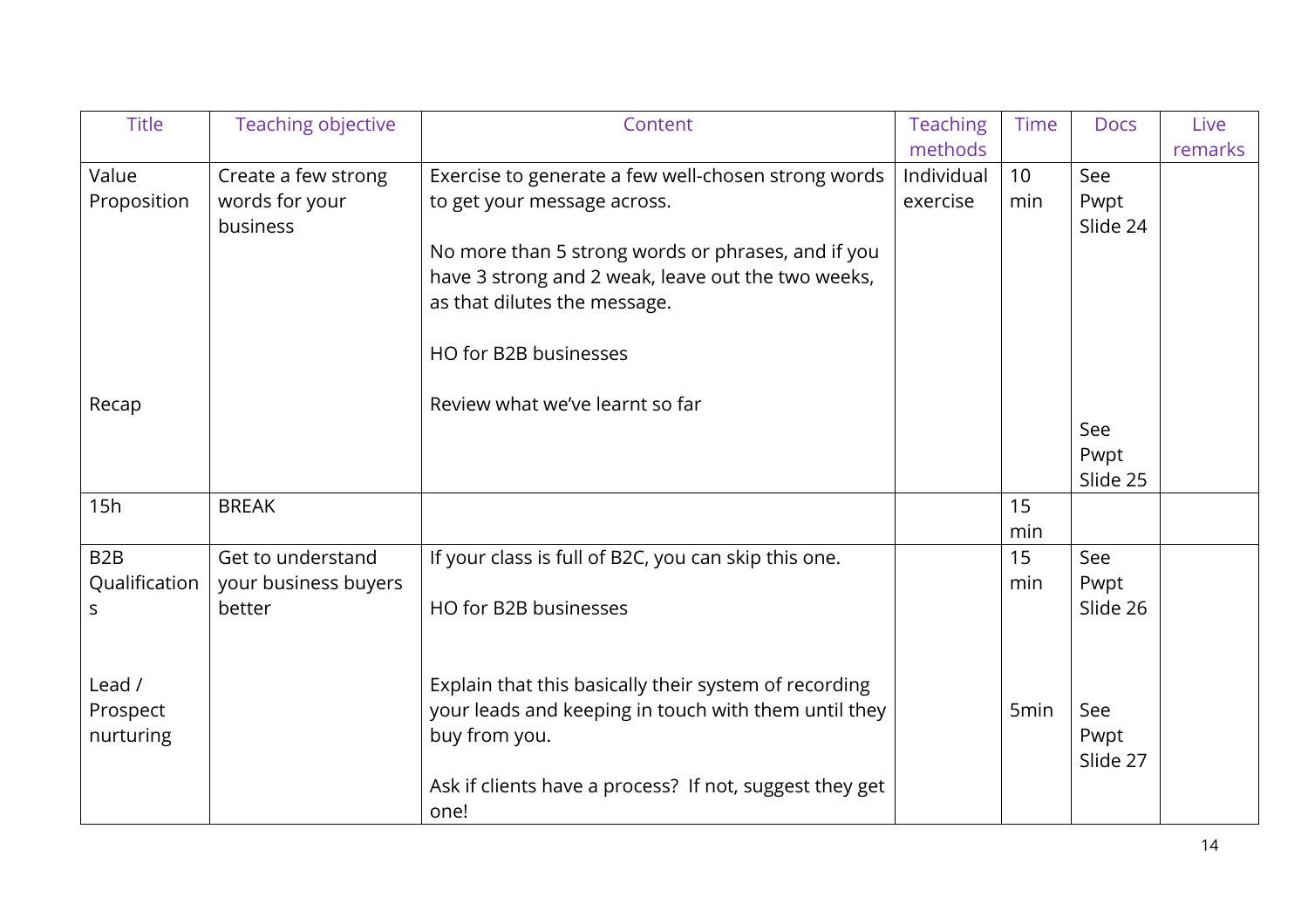| <b>Title</b> | <b>Teaching objective</b> | Content                                                | <b>Teaching</b> | <b>Time</b> | <b>Docs</b>      | Live    |
|--------------|---------------------------|--------------------------------------------------------|-----------------|-------------|------------------|---------|
|              |                           |                                                        | methods         |             |                  | remarks |
|              |                           | Exercise - get them each to write down what they       |                 |             |                  |         |
|              |                           | currently have in place and if not what they plan to   |                 |             |                  |         |
| A simple     |                           | do.                                                    |                 |             |                  |         |
| example      |                           |                                                        |                 | 5min        |                  |         |
|              |                           | Only show and run through this example if clients      |                 |             | See              |         |
|              |                           | do email marketing.                                    |                 |             | Pwpt<br>Slide 28 |         |
|              |                           | HO Email campaign example                              |                 |             |                  |         |
| <b>Sales</b> |                           | Which of these would be the best sales funnel? Dots    |                 | 10          | See              |         |
| Funnels -    |                           | are all the same, " a lead".                           |                 | min         | Pwpt             |         |
| slide 1      |                           |                                                        |                 |             | Slide 29         |         |
|              |                           | (A: the one on the left - almost everyone converts,    |                 |             |                  |         |
|              |                           | and a nice pipe with people at different stages. One   |                 |             |                  |         |
|              |                           | on right is full of leads, but only one prospect) This |                 |             |                  |         |
|              |                           | indicates that wrong kind of leads going in (a         |                 |             |                  |         |
|              |                           | marketing problem)                                     |                 |             |                  |         |
|              |                           | Ideal funnel is actually a cylinder - engage 1,        |                 |             |                  |         |
|              |                           | convert 1, drop straight through).                     |                 |             |                  |         |
|              |                           |                                                        |                 |             |                  |         |
| Sales        |                           |                                                        |                 |             |                  |         |
| Funnels -    |                           | What does the funnel on the left signify?              |                 | 5min        | See              |         |
| slide 2      |                           |                                                        |                 |             | Pwpt             |         |
|              |                           | A – there's some interest, but people aren't           |                 |             | Slide 30         |         |
|              |                           | progressing all the way through to sale. You need to   |                 |             |                  |         |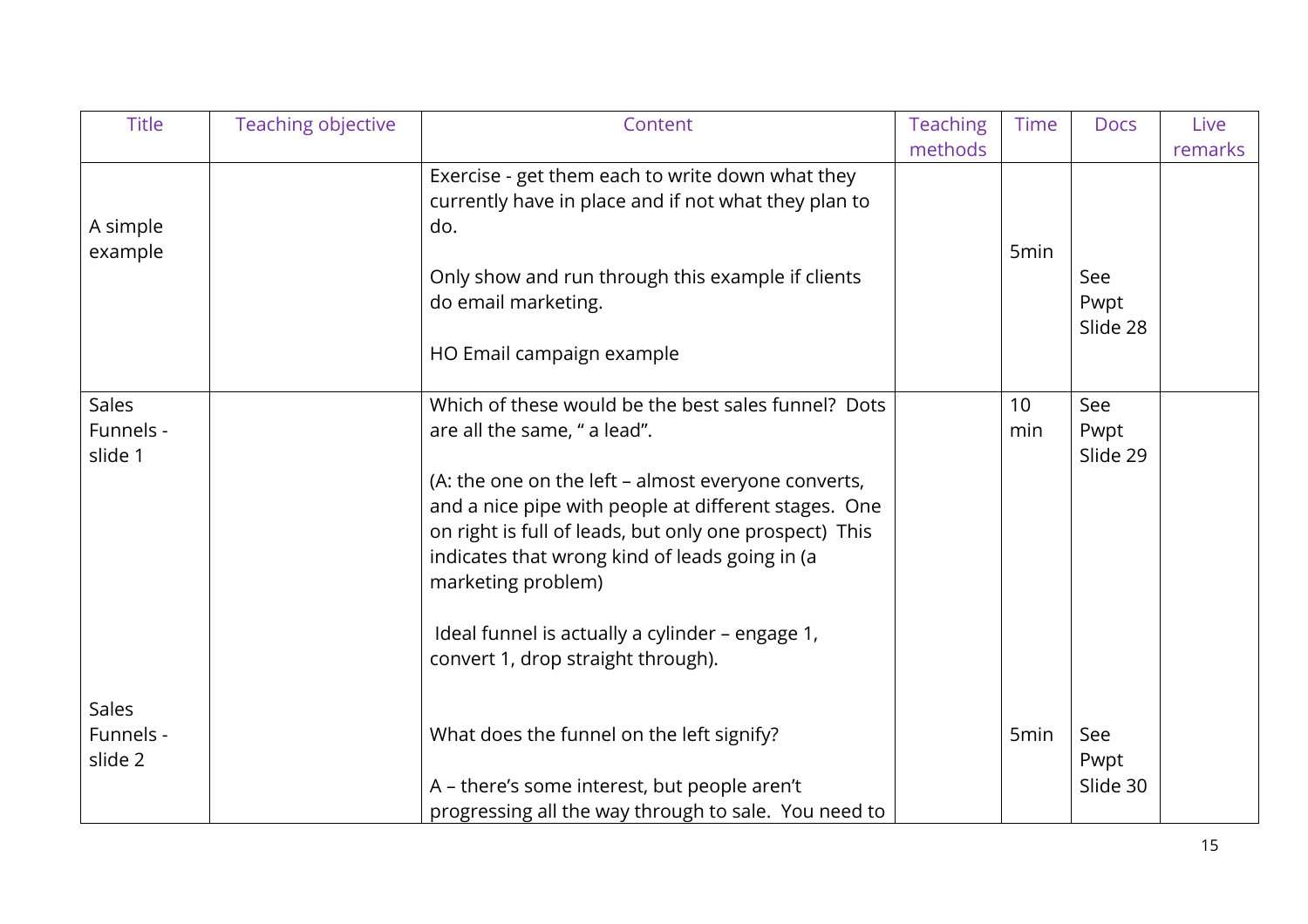| <b>Title</b>                                   | <b>Teaching objective</b>                | Content                                                                                                                                                                                                                                                                                                                                                                                                                                                                                                                                                                                                                                                                                                                                       | <b>Teaching</b><br>methods | <b>Time</b>      | <b>Docs</b>             | Live<br>remarks |
|------------------------------------------------|------------------------------------------|-----------------------------------------------------------------------------------------------------------------------------------------------------------------------------------------------------------------------------------------------------------------------------------------------------------------------------------------------------------------------------------------------------------------------------------------------------------------------------------------------------------------------------------------------------------------------------------------------------------------------------------------------------------------------------------------------------------------------------------------------|----------------------------|------------------|-------------------------|-----------------|
|                                                |                                          | find out why not - is there something wrong with<br>your website between product/service info and the<br>buy button? Do you have to give presentations to<br>get business, and do them badly?<br>Also means unless you can resolve this quickly,<br>you're likely to struggle to stay in business unless<br>you've got savings/working capital.<br>What does the one on the right signify? Clearly good<br>marketing and sales, lots of hot prospects moving<br>towards buying - but a) if they all convert, how do<br>you handle all that work?? B) you'll be so busy doing<br>the work that you won't be doing activities to put<br>more leads and prospects into the top, and so c)<br>your cashflow will then be up and down like a yoyo. |                            |                  |                         |                 |
| Moving<br>down the<br>funnel and<br>into sales | Understanding what's<br>good salesperson | Group discussion with feedback on to a flipchart<br>looking at what makes a good / poor salesperson.                                                                                                                                                                                                                                                                                                                                                                                                                                                                                                                                                                                                                                          | Group<br>discussio<br>n    | 10<br>min        | See<br>Pwpt<br>Slide 31 |                 |
| Selling - the<br>sharp end                     | Understand the sales<br>steps            | Talk through the points on the slide                                                                                                                                                                                                                                                                                                                                                                                                                                                                                                                                                                                                                                                                                                          |                            | 5 <sub>min</sub> | See<br>Pwpt             |                 |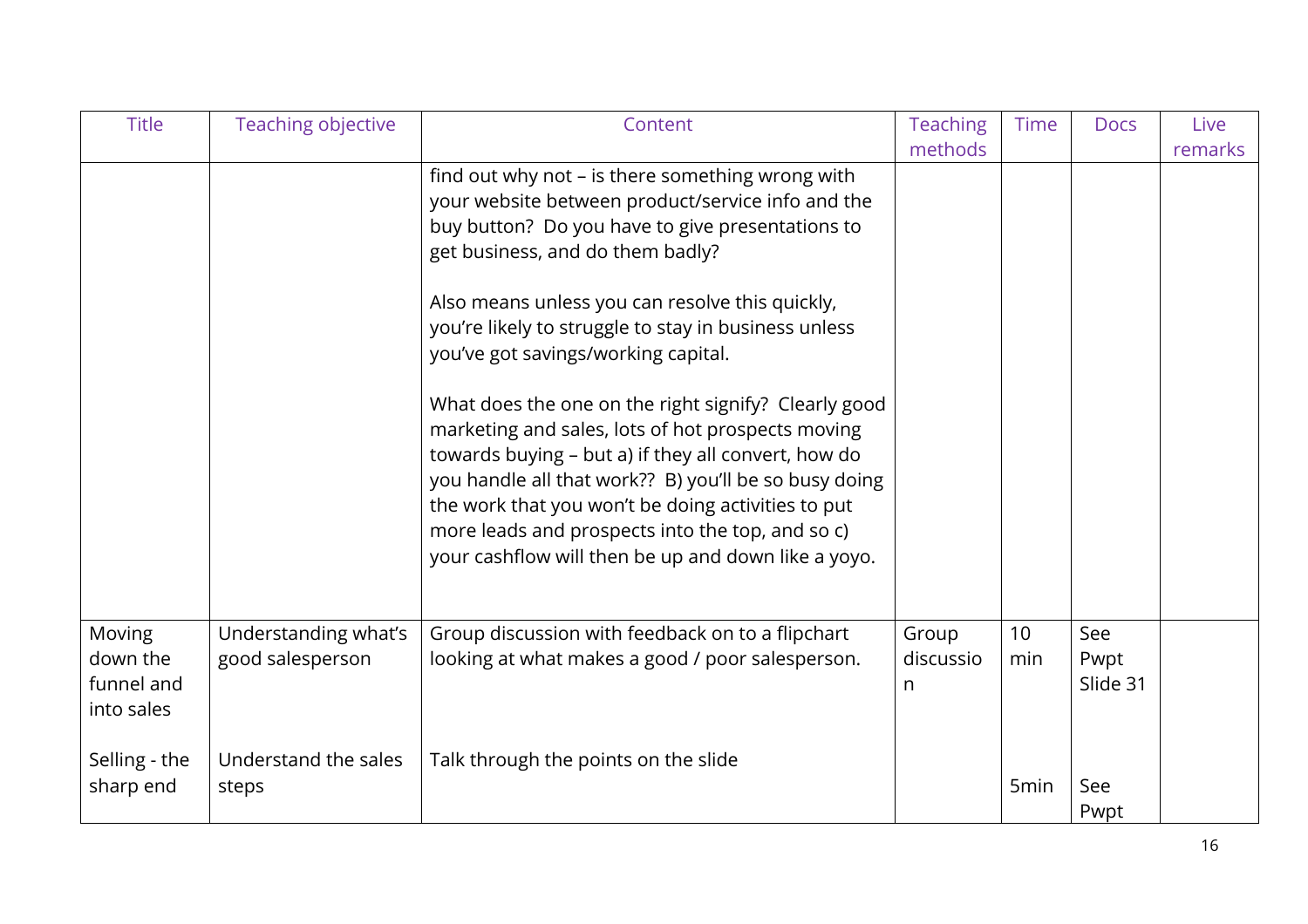| <b>Title</b>                                                                | <b>Teaching objective</b>                      | Content                                                                                                                                                           | <b>Teaching</b><br>methods | <b>Time</b> | <b>Docs</b>                         | Live<br>remarks |
|-----------------------------------------------------------------------------|------------------------------------------------|-------------------------------------------------------------------------------------------------------------------------------------------------------------------|----------------------------|-------------|-------------------------------------|-----------------|
| Preparation<br>and<br><b>Planning</b><br>Prevent<br>Poor<br>Performanc<br>e | Understand the<br>importance of<br>preparation | Run through the slide then open up to what clients<br>feel constitutes 'professionalism' and feedback on to<br>the flipchart<br>Being ready gives you confidence. | Group<br>discussio<br>n    | 15<br>min   | Slide 32<br>See<br>Pwpt<br>Slide 33 |                 |
| Just before<br>the meeting<br>In the                                        | How to think before a<br>meeting               | Talk through the slide                                                                                                                                            |                            |             | See<br>Pwpt                         |                 |
| meeting                                                                     |                                                | Talk through the slide on building rapport                                                                                                                        |                            |             | Slide 34                            |                 |
| Structuring a<br>presentation                                               |                                                | HO on how to structure a presentation<br>Run through                                                                                                              |                            |             | See<br>Pwpt<br>Slide 35             |                 |
| Delivering a<br>presentation<br>In the<br>discussion                        |                                                | Summarise the do's and don'ts on the slide                                                                                                                        |                            |             | See<br>Pwpt<br>Slide 36             |                 |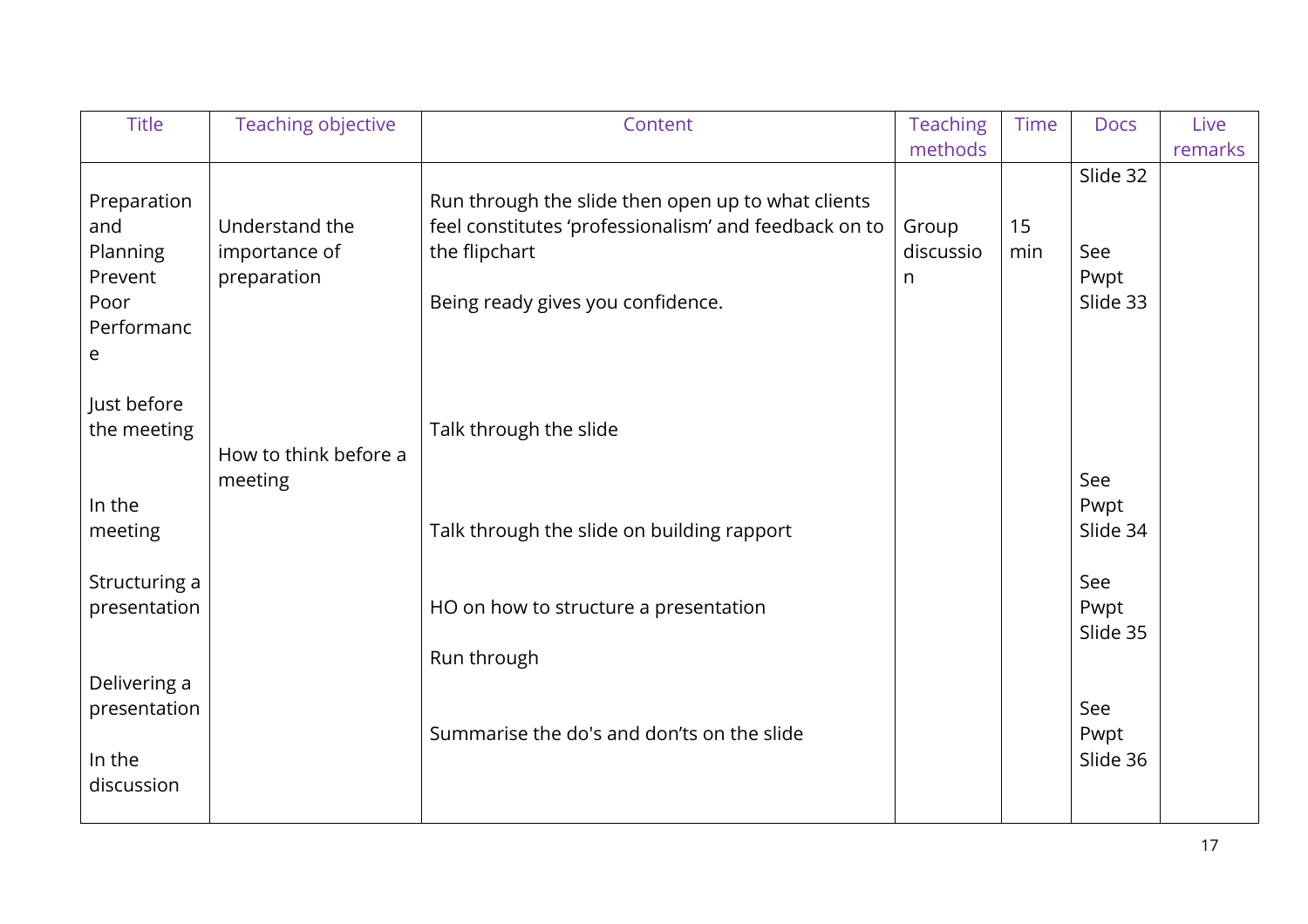| <b>Title</b>                      | Teaching objective                    | Content                                                                                                                                       | <b>Teaching</b><br>methods | <b>Time</b>                      | <b>Docs</b>                | Live<br>remarks |
|-----------------------------------|---------------------------------------|-----------------------------------------------------------------------------------------------------------------------------------------------|----------------------------|----------------------------------|----------------------------|-----------------|
|                                   |                                       | Genuine passion is never out of place                                                                                                         |                            |                                  | See<br>Pwpt<br>Slide 37    |                 |
|                                   |                                       |                                                                                                                                               |                            |                                  | See<br>Pwpt<br>Slide 38    |                 |
| Objections                        |                                       | Explain how this is normal                                                                                                                    |                            | 15<br>min                        | See<br>Pwpt<br>Slide 39    |                 |
| Objections                        |                                       | Ask the group what objections they've received?                                                                                               | Group<br>feedback          |                                  | See<br>Pwpt                |                 |
| Handling<br>objections            |                                       | Play the link showing common sales objections                                                                                                 |                            |                                  | Slide 40<br>See            |                 |
|                                   |                                       |                                                                                                                                               |                            |                                  | Pwpt +<br>link<br>Slide 41 |                 |
| Examples of<br>closing<br>options | That it's okay to ask<br>for the sale | Discuss with the group that after all the marketing<br>and sales preparation you do need to gain<br>commitment from your customer to proceed. |                            | $\mathbf{1}$<br>5 <sub>min</sub> | See<br>Pwpt<br>Slide 42    |                 |